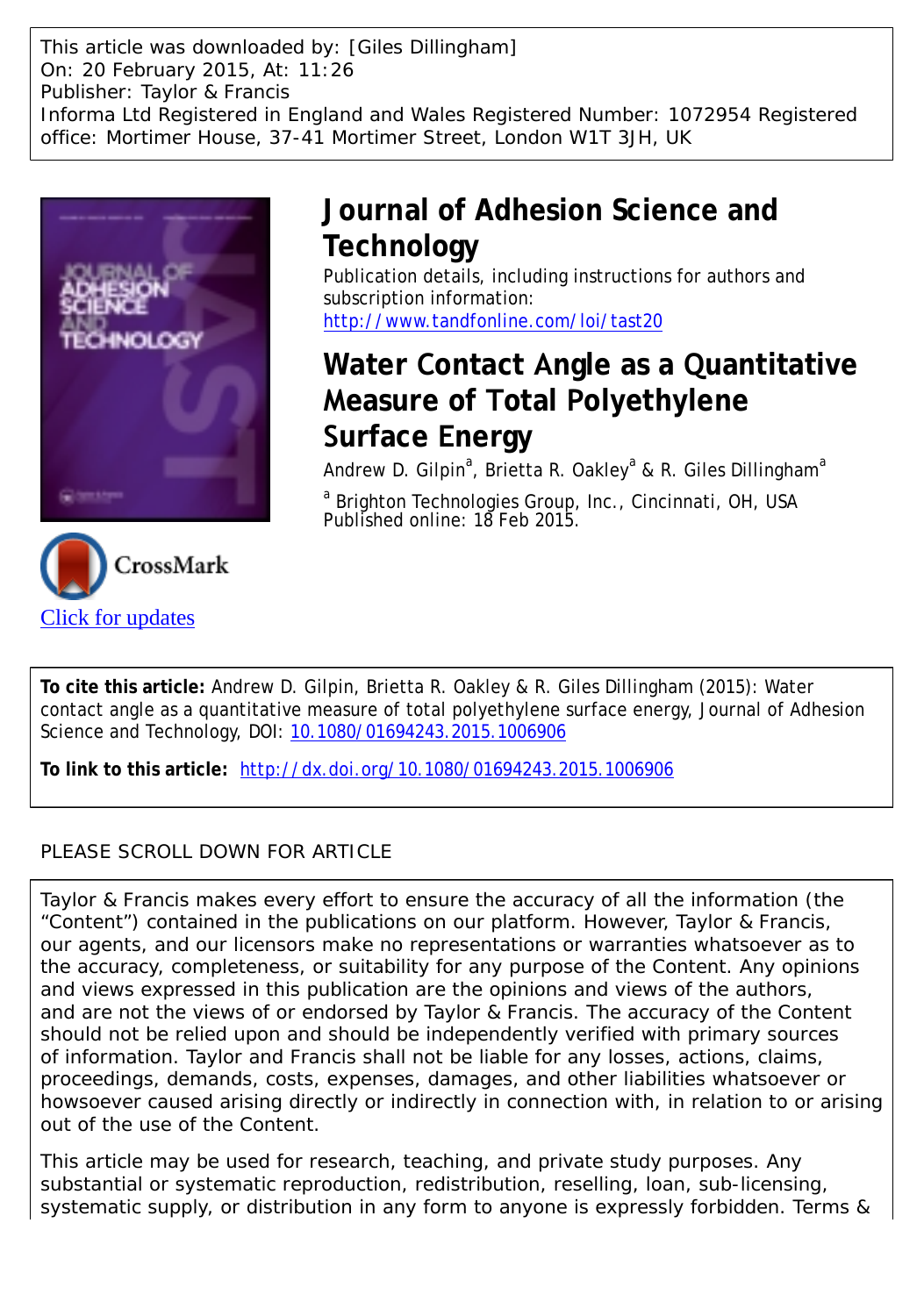Conditions of access and use can be found at [http://www.tandfonline.com/page/terms](http://www.tandfonline.com/page/terms-and-conditions)[and-conditions](http://www.tandfonline.com/page/terms-and-conditions)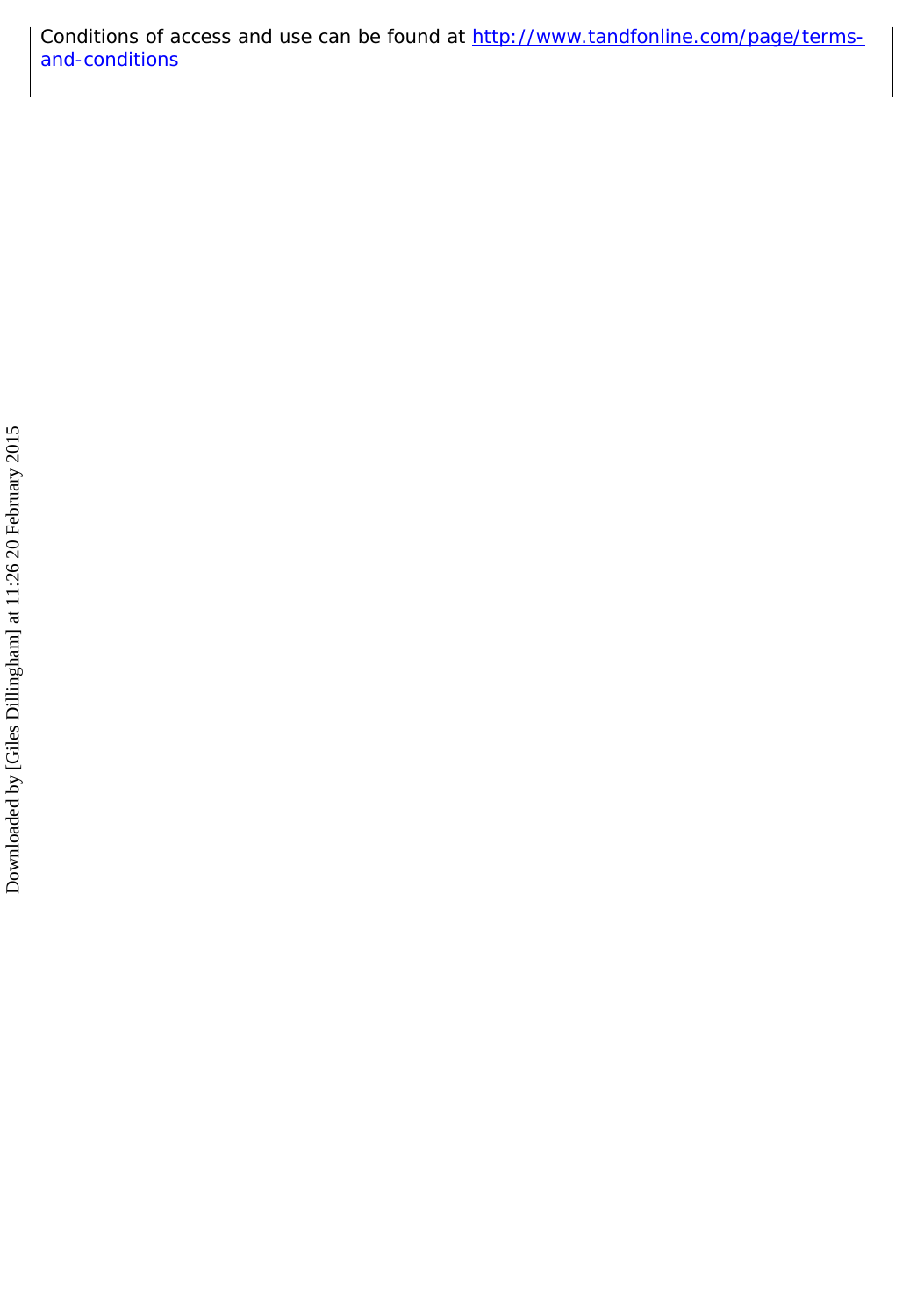

# Water contact angle as a quantitative measure of total polyethylene surface energy

Andrew D. Gilpin, Brietta R. Oakley and R. Giles Dillingham\*

Brighton Technologies Group, Inc., Cincinnati, OH, USA

(Received 19 November 2014; final version received 7 January 2015; accepted 8 January 2015)

A wide variety of plasma treatments was performed on polyethylene surfaces, resulting in a wide range of total surface energies. The linear correlation of  $\gamma_S^P$  with cos  $\theta$  was discussed in light of the Young–Dupré equation. Hundred percent of the surface energy variation was accounted for by the polar component of surface energy; the dispersive component was not affected by surface treatment. These data show that for this polymer the contact angle of a single polar liquid can be used as a robust quantitative indicator of treatment level, and because of its excellent linear correlation with total surface energy for this system, can be used as a quantitative measure of total surface energy.

Keywords: surface energy; contact angle; surface treatment; wetting tension; adhesion

## Introduction

To have predictable strength and therefore to be useful in structural applications, adhesive bonds must not fail interfacially. Failure must be cohesive in the substrate or in the adhesive. This means that the interfacial fracture toughness must be maximized. Interfacial fracture toughness (G) depends on the thermodynamic Work of Adhesion  $(W_A)$  [\[1](#page-6-0)]:

$$
G = W_A(1 + f(T, v))
$$
\n<sup>(1)</sup>

where  $f(t, v)$  is the term that accounts for the viscoelastic deformation that accompanies crack growth and fracture.  $W_A$  is frequently expressed as a function of the polar and dispersive components of the surface tension of the substrate and adhesive [\[2,3\]](#page-6-0):

$$
W_A = 2\left(\sqrt{\gamma_A^D \gamma_S^D} + \sqrt{\gamma_A^P \gamma_S^P}\right) \tag{2}
$$

where subscripts  $A$  and  $S$  refer to adhesive and substrate, and superscripts  $D$  and  $P$ refer to dispersive and polar components of surface energy. A primary goal of surface treatment is to maximize  $W_A$  by maximizing  $\gamma_S^D$  and  $\gamma_S^P$ . In practice, one way to accomplish this goal is by plasma treatment to increase  $y_S^P$ . For inorganic substrates such as metals and ceramics, plasma treatment increases  $\gamma_S^P$  primarily by removal of low-energy contaminants, usually hydrocarbons. For organic substrates (such as polymers), plasma

<sup>\*</sup>Corresponding author. Email: [gdillingham@btglabs.com](mailto:gdillingham@btglabs.com)

<sup>© 2015</sup> Brighton Technologies Group Inc.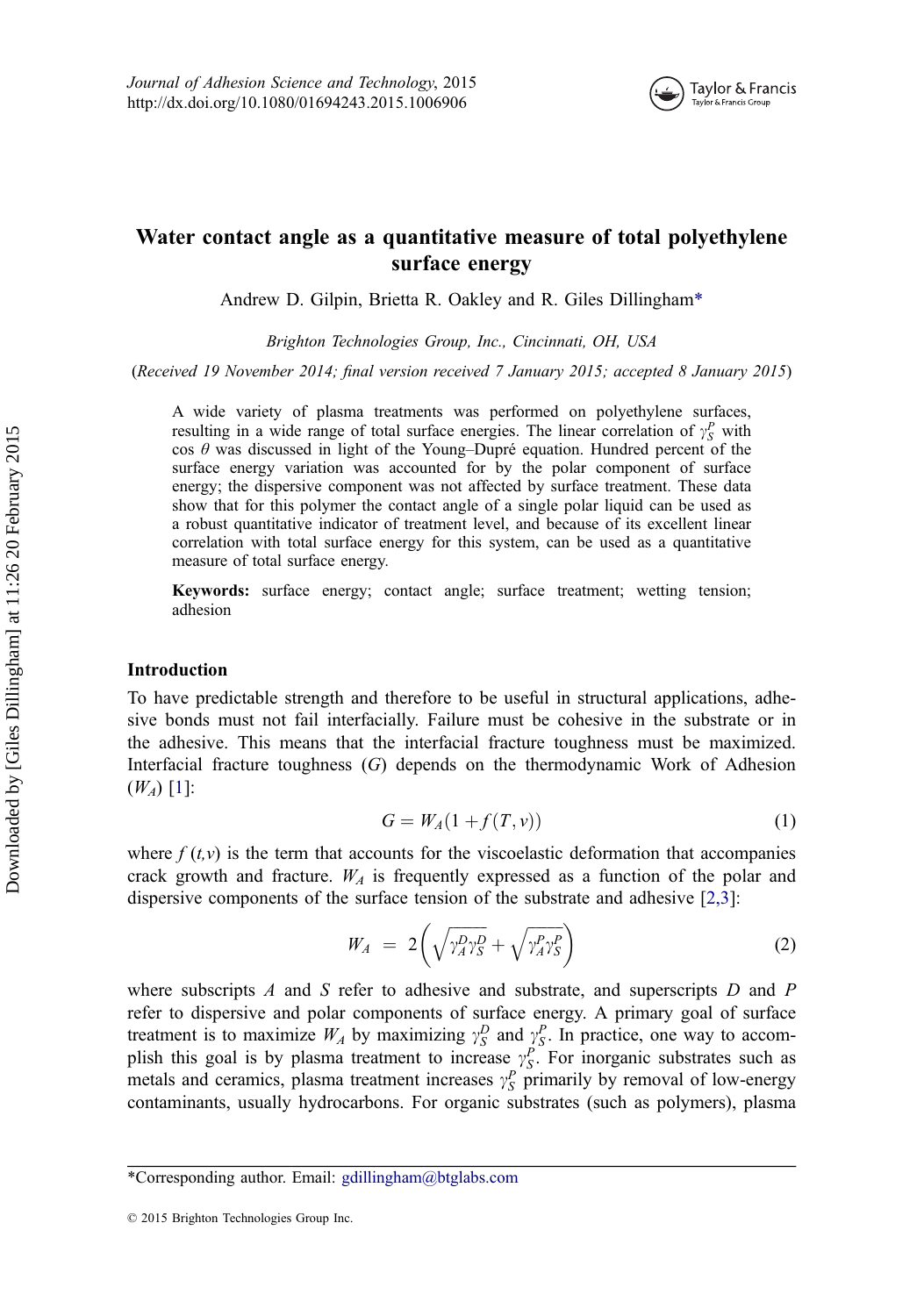treatment increases  $\gamma_S^P$  via oxidation of C–H and C–C groups to groups such as hydroxyls and, to a lesser extent, carbonyls and carboxyls [\[4](#page-7-0)].

Knowledge of surface energy is important in many industrial processes because of its direct influence on practical adhesion through Equation (1). Surface energies of solids may be measured using several techniques [\[5](#page-7-0)], but the most common method is based on obtaining contact angle measurements of multiple fluids [\[2,3,6](#page-6-0)]. Although it is an indirect approach, the results have been shown to correlate very well with more fundamental methods [[7\]](#page-7-0).

However, obtaining contact angles with multiple fluids can be cumbersome, and many of the common nonwater fluids used in these analyses present health and safety issues to the technician. Furthermore, because many of these nonwater fluids are organic solvents they can damage common surfaces. For this reason surface energy measurements frequently qualify as destructive tests.

This paper presents an argument for using water contact angle measurements as a robust estimator of total surface energy. Similar approaches have been discussed before in the context of estimating surface wetting tension [\[8,9\]](#page-7-0), but the correlations are empirical and the relation between wetting tension and surface energy is not clear.

The contact angle of a fluid is fundamentally related to the surface free energy of the solid surface, the liquid, and the interface through the Young–Dupré equation:

$$
\gamma_S = \gamma_{SL} + \gamma_L \cos \theta \tag{3}
$$

Where the cosine of the liquid contact angle varies with the solid surface energy. The precise form of the relationship between  $\gamma_S$  and cos  $\theta$  is unknown because the form of the dependence of  $\gamma_{SL}$  on  $\gamma_S$  is unknown. However, for a given substrate and liquid chemistry, it is reasonable to expect it to be linear, that is, as  $\gamma_S$  is varied by changing functional group concentration,  $\gamma_{SL}$  (which depends on the molar concentration of functional groups at the interface) should vary in proportion. Therefore, a plot of  $\gamma_S$  versus cos  $\theta$  should be linear. This implies that a plot of the cosine of the contact angles of a single liquid against a homologous series of surfaces of varying surface energy should be linear. In one sense, this concept represents the inverse of the seminal work by Zisman [\[5,10\]](#page-7-0), which showed that a plot of cos  $\theta$  versus  $\gamma_L$  for a series of homologous liquids on a surface of fixed  $\gamma_S$  is linear.

Due to its capacity for hydrogen bonding, water is a very polar liquid:  $\gamma_L^D = 22 \text{ mJ/m}^2$ and  $\gamma_L^P = 50.2 \text{ mJ/m}^2$ . Therefore, it is expected that the contact angle formed by water with prepared polymer surfaces should be determined primarily through polar–polar interactions. This report discusses contact angles of water formed with polyethylene surfaces that were treated to different levels of polarity using atmospheric pressure plasma treatments in air and vacuum plasma treatments in a variety of gasses. It is shown that the cosine of the contact angle of water has a strong linear correlation with the polar component of surface energy. Because of this excellent correlation, water contact angles can be used as a convenient single-point measure of surface polarity in these instances.

### Experimental

High density polyethylene (HDPE) sheets conforming to ASTM D4976 (McMaster-Carr, Cleveland, OH), were sheared to  $1'' \times 4'' \times 3/16''$ . Coupons were selected for plasma treatment by visually inspecting their surfaces for scratches. HDPE coupons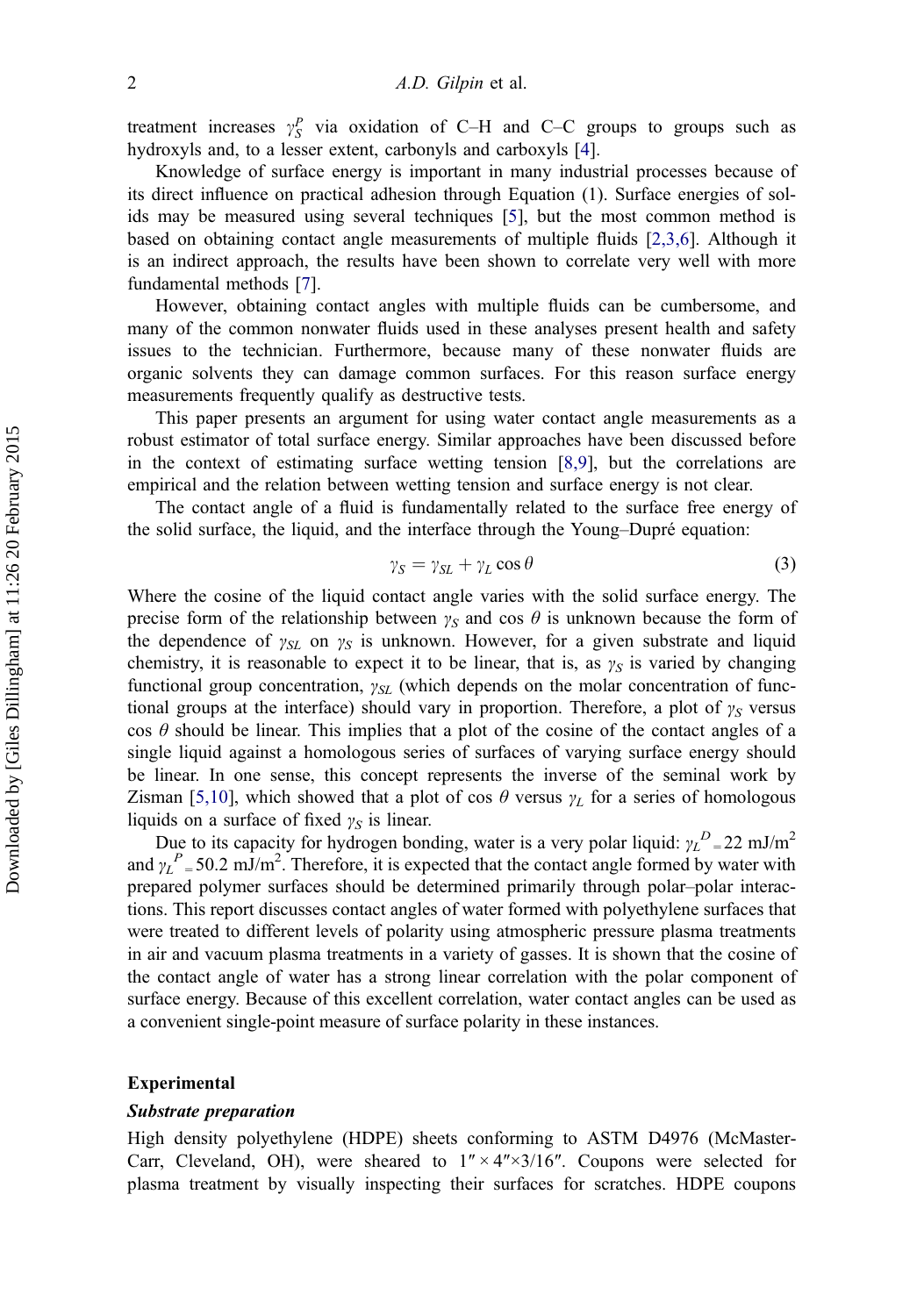which showed at least one surface with minimal surface scratches were selected for plasma treatment. Coupons destined for vacuum plasma treatments had a small hole drilled near the top of the coupon to allow suspension by copper wire in the plasma reactor. After drilling, coupons were gently washed with detergent in hot tap water, and then rinsed with distilled water followed by a rinse in isopropanol and air drying. Earlier tests had shown wiping with a laboratory tissue wiper was sufficient to impart visible scratching to the surface; therefore, no wiping was performed on the HDPE coupons.

### **Plasma** treatment

Plasma treatment Some plasma treatments were performed using air at atmospheric pressure (single rotary plasma jet RD1004, Plasmatreat North America Inc., Mississauga, ON). With this apparatus an electrode gun that produces a stream of low temperature ionized gas is mounted on a robotic arm with controllable traverse rate, pitch (lateral distance between successive traverses), and sample/gun distance. Some samples received treatment with a fixed traverse rate of 6″/second, while the gun–sample distance was varied from 0.4″ to 1.0″ sample/gun distance. Other samples were treated at a 0.4″ fixed sample/gun distance while varying the traverse rate between 1 and 4″/s. Pitch was held constant at 0.7″. Scanning electron microscopy of treated and untreated surfaces showed no detectable change in surface morphology as a result of these treatments.

Other plasma treatments were performed in vacuum using a 100 l Advanced Plasma Systems B6 RF reactor (13.56 MHz) under varying conditions (1–20 min, 50 W, 65–120 mTorr) in  $O_2$ ,  $H_2O_2/H_2O$ ,  $N_2$ ,  $N_2/H_2$ , Ar, or  $H_2$  atmospheres.

Surface energy measurements Advancing contact angles of distilled water (Distillata brand), diiodomethane (Alfa Aesar L00472), formamide (Sigma F9037), and ethylene glycol (Sigma 324558) were measured within 1 h of treatment using a Ramé-Hart Model 100-00 115 contact angle goniometer. Hamilton Model 700 syringes were used to deposit liquids. To ensure a true advancing angle, drops were established by first depositing roughly half the total drop volume (several μl). Measurements were obtained as the remaining volume was added in 0.5–1 μl increments. Images of probe fluid drops were captured using a digital camera fitted to the eyepiece of the goniometer. The digital image of the drop on the sample surface was then analyzed using software which returned the average value of the contact angles on both sides of the drop. Contact angle measurements were repeatable within  $\pm 1^{\circ}$ . Polar and dispersive values of surface energies were calculated using the Kaelble method [[3\]](#page-6-0) as extended by Boerio et al. [[6\]](#page-7-0) to make use of the added precision available from employing more than two liquids.

# Results and discussion

Tables [1](#page-5-0) and [2](#page-5-0) show the various surface treatments used along with the calculated values for  $\gamma_S^D$  and  $\gamma_S^P$ . Total surface energies ranged from a low of 28.2 mJ/m<sup>2</sup> for untreated HDPE to a high of  $60.1 \text{ mJ/m}^2$  for material that was treated with a two-step process consisting of an Ar plasma followed by a  $H_2$  plasma. Some treatment conditions were repeated; in general, the repeated runs provided surface energy values that were within a few % of each other.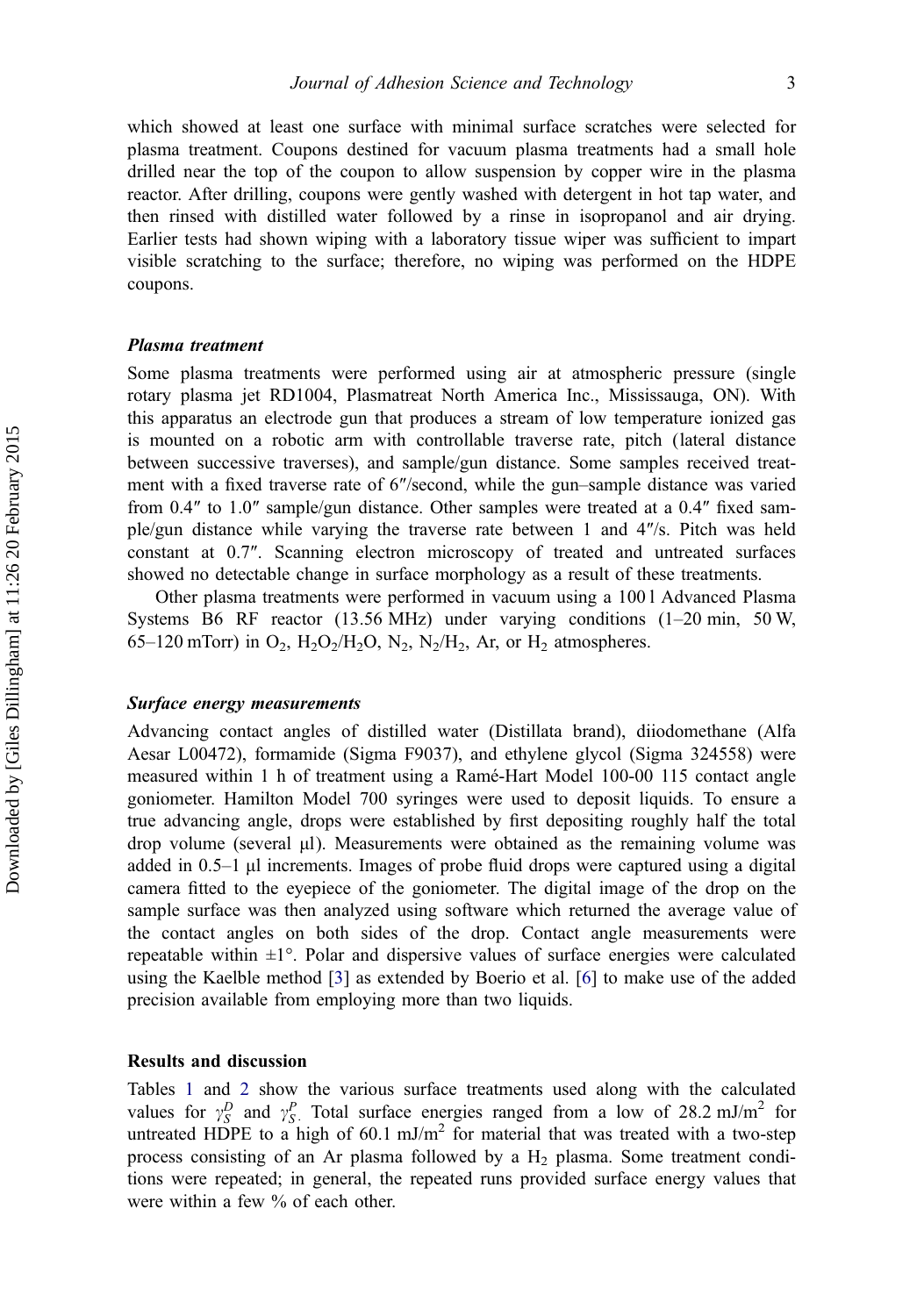| Atmospheric pressure plasma treatment | Surface energy<br>(mJ/m <sup>2</sup> ) |                         |                                 |              |              |              |
|---------------------------------------|----------------------------------------|-------------------------|---------------------------------|--------------|--------------|--------------|
| Process                               | Plasma-surface<br>distance (in)        | Traverse rate<br>(in/s) | Plasma-surface<br>distance (in) | $\gamma_S^D$ | $\gamma_S^P$ | $\gamma_S^T$ |
|                                       | 0.4                                    |                         | 0.4                             | 32.6         | 17.7         | 50.4         |
| $\overline{2}$                        | 0.4                                    | っ                       | 0.4                             | 25.8         | 30.2         | 56.0         |
| 3                                     | 0.4                                    |                         | 0.4                             | 29.1         | 29.6         | 58.7         |
| $\overline{4}$                        | 0.6                                    | 6                       | 0.6                             | 28.5         | 23.2         | 51.7         |
| 5                                     | 0.6                                    | b                       | 0.6                             | 29.8         | 18.8         | 48.5         |
| 6                                     | 0.8                                    | 6                       | 0.8                             | 30.9         | 13.1         | 44.0         |
|                                       | 1.0                                    | 6                       | 1.0                             | 31.4         | 6.6          | 38.1         |
| Untreated control                     | 28.4                                   | 0.4                     | 28.8                            |              |              |              |

<span id="page-5-0"></span>Table 1. Process conditions and surface energy values for atmospheric pressure plasma treatment of HDPE. Treatments performed using a Plasmatreat RD1004 with air as the process gas. Surface energies were determined as described in Refs. [\[3\]](#page-6-0) and [\[6\]](#page-7-0).

Table 2. Process conditions and surface energy values for vacuum plasma treatment of HDPE. Treatments performed in vacuum 13.56 MHz. Surface energies were determined as described in Refs. [\[3\]](#page-6-0) and [[6](#page-7-0)].

| Vacuum plasma treatment |                   |                     |              |                           |                         |              | Surface energy<br>(mJ/m <sup>2</sup> ) |              |  |
|-------------------------|-------------------|---------------------|--------------|---------------------------|-------------------------|--------------|----------------------------------------|--------------|--|
| Process                 | Duration<br>(min) | Pressure<br>(mTorr) | Power<br>(W) | Gas                       | Flow<br>$(\text{sccm})$ | $\gamma_S^D$ | $\gamma_S^P$                           | $\gamma_S^T$ |  |
| 1                       | 10                | 85                  | 50           | $H_2O_2 + O_2$            | 100                     | 30.5         | 23.8                                   | 54.3         |  |
| 2                       | 10                | 70                  | 50           | $H_2O_2 + H_2O$           | 100                     | 26.1         | 31.7                                   | 57.9         |  |
| 3                       | 10                | 85                  | 50           | $H_2O_2 + O_2$            | 100                     | 30.5         | 22.6                                   | 53.1         |  |
| 4                       | 10                | 125                 | 50           | 1:3 $N_2:H_2$             | 100                     | 28.3         | 28.6                                   | 56.9         |  |
| 5                       | 10                | 85                  | 50           | N <sub>2</sub>            | 100                     | 28.9         | 29.3                                   | 58.3         |  |
| 6                       | 10                | 120                 | 50           | 1:3 $N_2$ :H <sub>2</sub> | 100                     | 34.3         | 23.1                                   | 57.4         |  |
|                         | 20                | 85                  | 50           | O <sub>2</sub>            | 100                     | 31.3         | 22.8                                   | 54.1         |  |
| 8                       | 15                | 85                  | 50           | O <sub>2</sub>            | 100                     | 33.1         | 21.6                                   | 54.7         |  |
| 9                       | 10                | 85                  | 50           | O <sub>2</sub>            | 100                     | 29.9         | 25.0                                   | 55.0         |  |
| 10                      | 10                | 85                  | 50           | O <sub>2</sub>            | 100                     | 30.4         | 23.8                                   | 54.3         |  |
| 11                      | 1                 | 85                  | 50           | O <sub>2</sub>            | 100                     | 29.2         | 19.3                                   | 48.4         |  |
| 12                      | 10                | 65                  | 50           | Ar                        | 100                     | 36.5         | 23.6                                   | 60.1         |  |
|                         | 15                | 120                 | 50           | H <sub>2</sub>            | 100                     |              |                                        |              |  |

Figure [1](#page-6-0) shows the total, polar, and dispersive components of surface energies from Tables 1 and 2 vs. the cosine of the water contact angle for the various treated polyethylene surfaces. The total surface energies vary linearly with the cosine of the water contact angle, as predicted by Equation (2), with  $R^2 = 0.982$ .

Figure [1](#page-6-0) also shows the dependence of the dispersive  $(\gamma_S^D)$  and polar components  $(y_S^P)$  of surface energy on the cosine of the water contact angle. It is seen that these treatments had little or no effect on  $\gamma_S^D$ , and that these treatments served only to increase the polar component of surface energy of the HDPE. This figure indicates that a single parameter, the water contact angle, is extremely sensitive to the changes in total surface energy undergone by a polyolefin surface as a result of a wide variety of plasma treatments.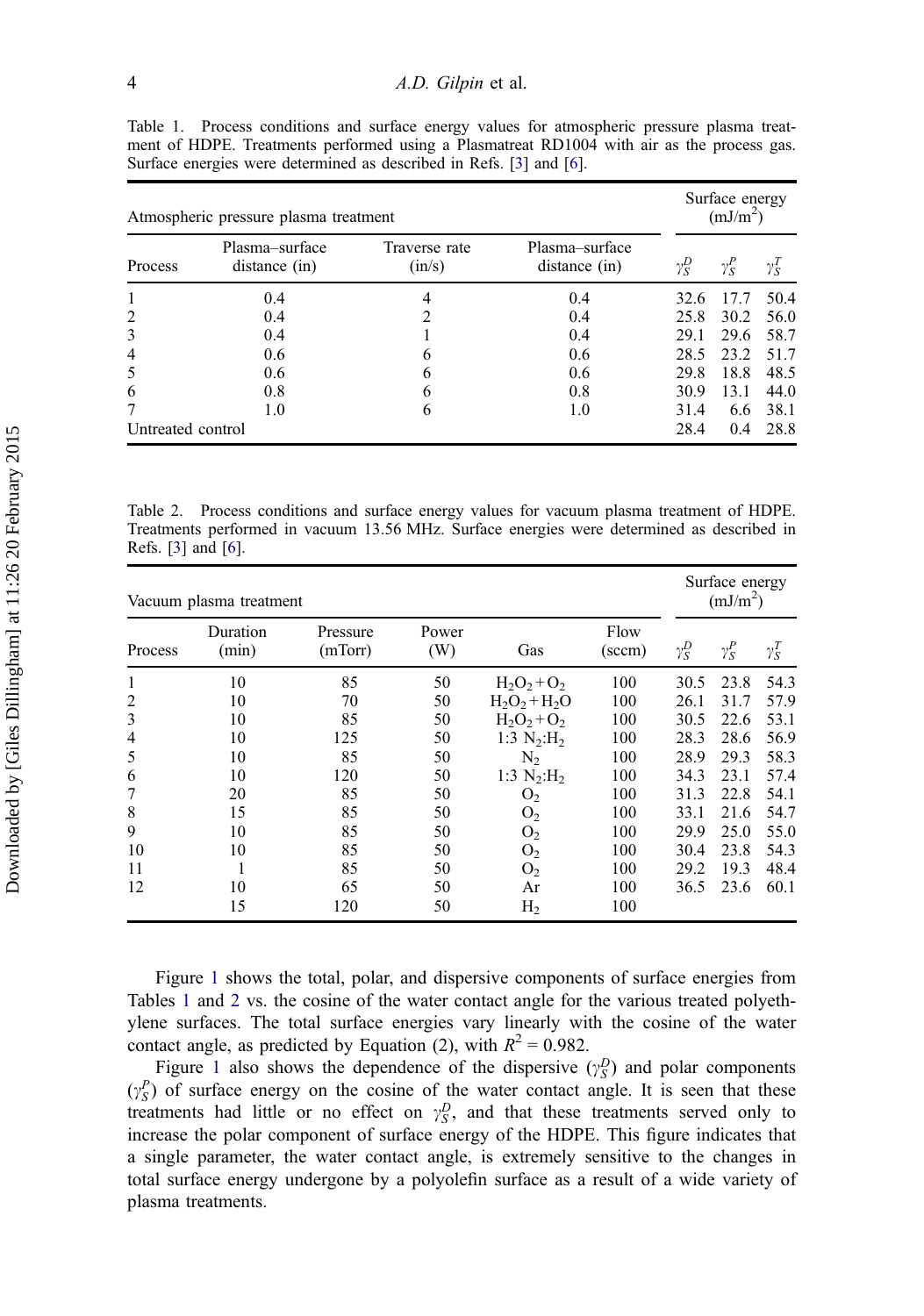<span id="page-6-0"></span>

Figure 1. Surface energy and surface energy components of plasma treatment polyethylene versus the cosine of the advancing water contact angle. Total surface energy:  $\bullet$ , polar component:  $\blacksquare$ , and dispersive component:  $\blacktriangle$ .

In other work, these treated substrates were used to create adhesive joints which allowed analysis of the surface energy components that were important for adhesion with an epoxy [\[11\]](#page-7-0). In the cited paper, it was concluded that the electron donating (i.e. basic) nature of the polar groups influenced adhesion the most.

Several conclusions were drawn from this data:

- (1) A wide variety of plasma treatments resulted in an increase in the polar component of surface energy but had no discernible effect on the dispersive component.
- (2) The cosine of the water contact angle showed strong linear correlation with the polar component of surface energy.
- (3) The linear correlation of  $\gamma_S$  with cos  $\theta$  was linear as predicted by the Young– Dupré equation.
- (4) For this system, the contact angle of water can be used as a quantitative measure of total surface energy.

# References

- [1] Cognard J. Cleavage and static toughness. J. Adhes. 1996;57:31–43.
- [2] Owens DK, Wendt RC. Estimation of the surface free energy of polymers. J. Appl. Polymer Sci. 1969;13:1741–1747.
- [3] Kaelble DH, Uy KC. A reinterpretation of organic liquid-polytetrafluoroethylene surface interactions. J. Adhes. 1970;2:50–60.